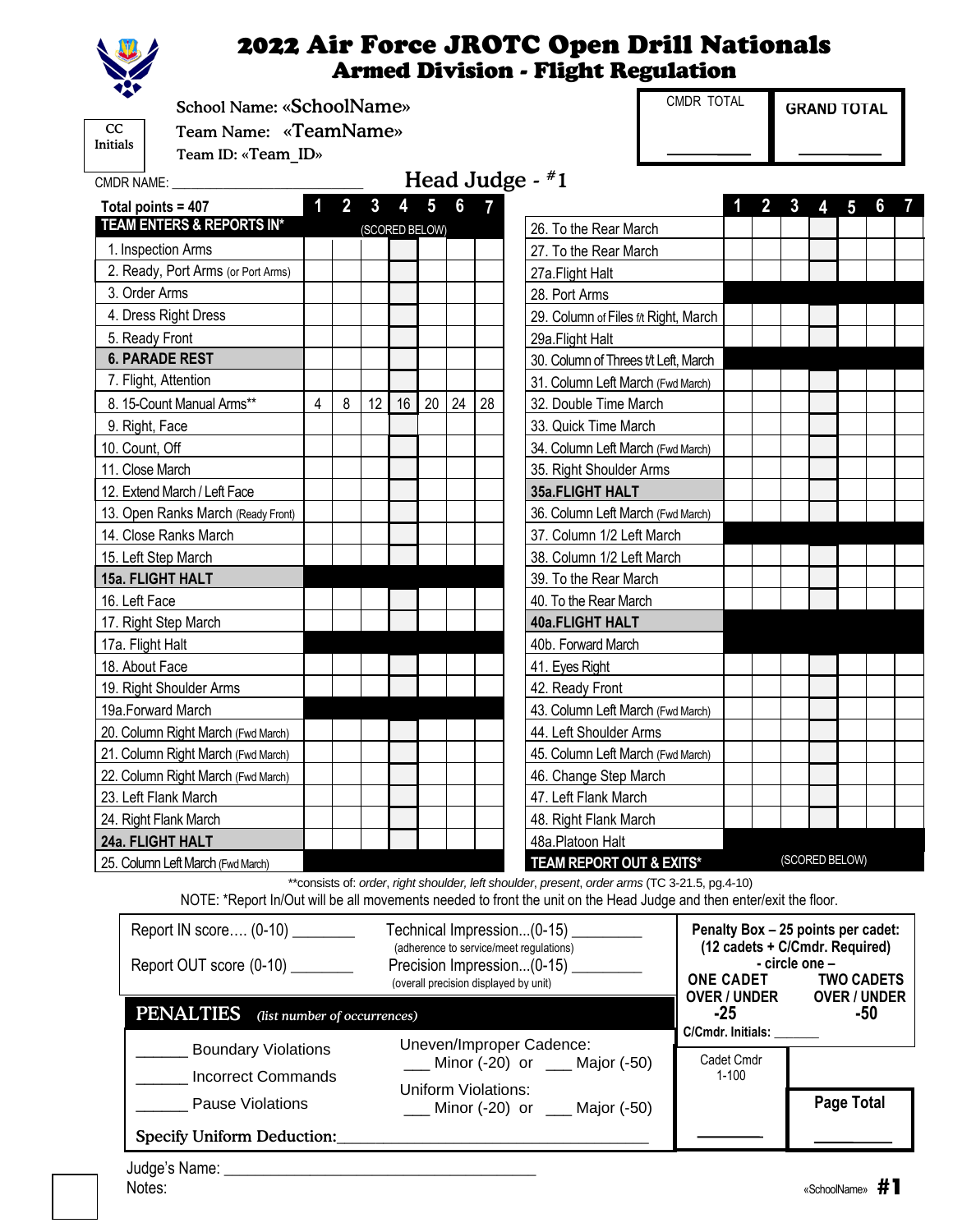

### 2022 Air Force JROTC Open Drill Nationals Armed Division - Flight Regulation

School Name: «SchoolName»

Team Name: «TeamName»

Team ID: «Team\_ID»

# Judge - #2

A 5-second pause should be maintained after executing all BOLD UPPERCASE COMMANDS

| Total points = 407                 | 1 | $\overline{2}$ | 3  | 4  | $5\phantom{.0}$ | $6\phantom{a}$ | 7  |                                      | 1 | 2 <sup>1</sup> | $\mathbf{3}$   | 4 | $5\phantom{.0}$ | $6\phantom{a}$ | $\overline{7}$ |
|------------------------------------|---|----------------|----|----|-----------------|----------------|----|--------------------------------------|---|----------------|----------------|---|-----------------|----------------|----------------|
| TEAM ENTERS & REPORTS IN*          |   |                |    |    | (SCORED BELOW)  |                |    | 26. To the Rear March                |   |                |                |   |                 |                |                |
| 1. Inspection Arms                 |   |                |    |    |                 |                |    | 27. To the Rear March                |   |                |                |   |                 |                |                |
| 2. Ready, Port Arms (or Port Arms) |   |                |    |    |                 |                |    | 27a.Flight Halt                      |   |                |                |   |                 |                |                |
| 3. Order Arms                      |   |                |    |    |                 |                |    | 28. Port Arms                        |   |                |                |   |                 |                |                |
| 4. Dress Right Dress               |   |                |    |    |                 |                |    | 29. Column of Files f/t Right, March |   |                |                |   |                 |                |                |
| 5. Ready Front                     |   |                |    |    |                 |                |    | 29a.Flight Halt                      |   |                |                |   |                 |                |                |
| <b>6. PARADE REST</b>              |   |                |    |    |                 |                |    | 30. Column of Threes t/t Left, March |   |                |                |   |                 |                |                |
| 7. Flight, Attention               |   |                |    |    |                 |                |    | 31. Column Left March (Fwd March)    |   |                |                |   |                 |                |                |
| 8. 15-Count Manual Arms**          | 4 | 8              | 12 | 16 | 20              | 24             | 28 | 32. Double Time March                |   |                |                |   |                 |                |                |
| 9. Right, Face                     |   |                |    |    |                 |                |    | 33. Quick Time March                 |   |                |                |   |                 |                |                |
| 10. Count, Off                     |   |                |    |    |                 |                |    | 34. Column Left March (Fwd March)    |   |                |                |   |                 |                |                |
| 11. Close March                    |   |                |    |    |                 |                |    | 35. Right Shoulder Arms              |   |                |                |   |                 |                |                |
| 12. Extend March / Left Face       |   |                |    |    |                 |                |    | 35a.FLIGHT HALT                      |   |                |                |   |                 |                |                |
| 13. Open Ranks March (Ready Front) |   |                |    |    |                 |                |    | 36. Column Left March (Fwd March)    |   |                |                |   |                 |                |                |
| 14. Close Ranks March              |   |                |    |    |                 |                |    | 37. Column 1/2 Left March            |   |                |                |   |                 |                |                |
| 15. Left Step March                |   |                |    |    |                 |                |    | 38. Column 1/2 Left March            |   |                |                |   |                 |                |                |
| 15a. FLIGHT HALT                   |   |                |    |    |                 |                |    | 39. To the Rear March                |   |                |                |   |                 |                |                |
| 16. Left Face                      |   |                |    |    |                 |                |    | 40. To the Rear March                |   |                |                |   |                 |                |                |
| 17. Right Step March               |   |                |    |    |                 |                |    | <b>40a.FLIGHT HALT</b>               |   |                |                |   |                 |                |                |
| 17a. Flight Halt                   |   |                |    |    |                 |                |    | 40b. Forward March                   |   |                |                |   |                 |                |                |
| 18. About Face                     |   |                |    |    |                 |                |    | 41. Eyes Right                       |   |                |                |   |                 |                |                |
| 19. Right Shoulder Arms            |   |                |    |    |                 |                |    | 42. Ready Front                      |   |                |                |   |                 |                |                |
| 19a.Forward March                  |   |                |    |    |                 |                |    | 43. Column Left March (Fwd March)    |   |                |                |   |                 |                |                |
| 20. Column Right March (Fwd March) |   |                |    |    |                 |                |    | 44. Left Shoulder Arms               |   |                |                |   |                 |                |                |
| 21. Column Right March (Fwd March) |   |                |    |    |                 |                |    | 45. Column Left March (Fwd March)    |   |                |                |   |                 |                |                |
| 22. Column Right March (Fwd March) |   |                |    |    |                 |                |    | 46. Change Step March                |   |                |                |   |                 |                |                |
| 23. Left Flank March               |   |                |    |    |                 |                |    | 47. Left Flank March                 |   |                |                |   |                 |                |                |
| 24. Right Flank March              |   |                |    |    |                 |                |    | 48. Right Flank March                |   |                |                |   |                 |                |                |
| 24a. FLIGHT HALT                   |   |                |    |    |                 |                |    | 48a.Platoon Halt                     |   |                |                |   |                 |                |                |
| 25. Column Left March (Fwd March)  |   |                |    |    |                 |                |    | TEAM REPORT OUT & EXITS*             |   |                | (SCORED BELOW) |   |                 |                |                |

\*\*consists of: *order*, *right shoulder, left shoulder*, *present*, *order arms* (TC 3-21.5, pg.4-10)

NOTE: \*Report In/Out will be all movements needed to front the unit on the Head Judge and then enter/exit the floor.

| Report IN score $(0-10)$<br>Report OUT score (0-10) | Technical Impression(0-15)<br>(adherence to service/meet regulations)<br>Precision Impression(0-15)<br>(overall precision displayed by unit) | Cadet Cmdr<br>$1 - 100$ | Page Total |
|-----------------------------------------------------|----------------------------------------------------------------------------------------------------------------------------------------------|-------------------------|------------|
| Judge's Name:                                       |                                                                                                                                              |                         |            |

Judge's Notes: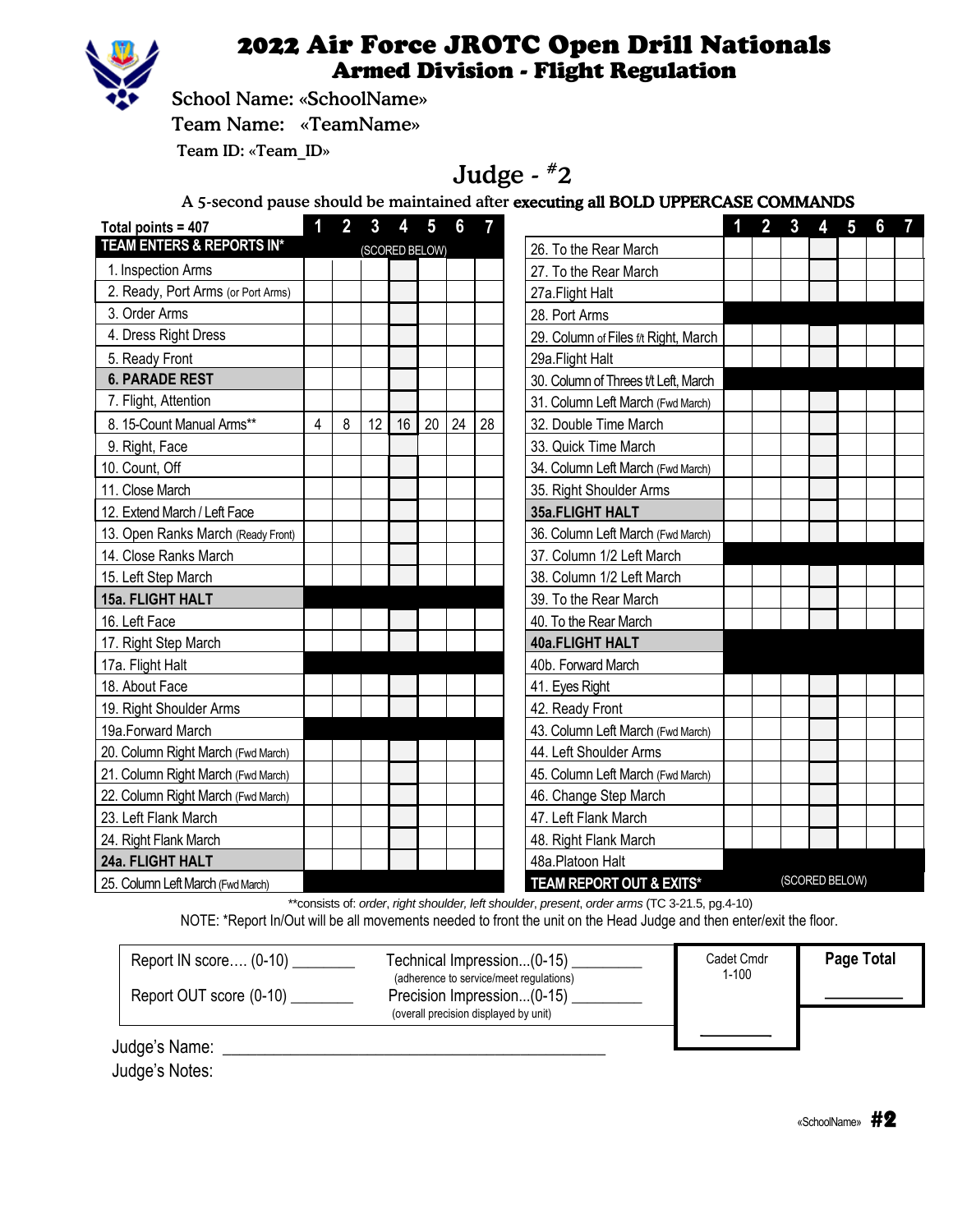

#### 2022 Air Force JROTC Open Drill Nationals Armed Division - Flight Regulation

School Name: «SchoolName»

Team Name: «TeamName»

Team ID: 24322

# Judge - #3

A 5-second pause should be maintained after executing all BOLD UPPERCASE COMMANDS

| Total points = 407                 |   |   | 3  | 4  | $5\phantom{.0}$ | 6  |    |                                      | 1 | $\overline{2}$ | $\mathbf{3}$   | 4 | $\overline{5}$ | 6 | $\overline{7}$ |
|------------------------------------|---|---|----|----|-----------------|----|----|--------------------------------------|---|----------------|----------------|---|----------------|---|----------------|
| TEAM ENTERS & REPORTS IN*          |   |   |    |    | (SCORED BELOW)  |    |    | 26. To the Rear March                |   |                |                |   |                |   |                |
| 1. Inspection Arms                 |   |   |    |    |                 |    |    | 27. To the Rear March                |   |                |                |   |                |   |                |
| 2. Ready, Port Arms (or Port Arms) |   |   |    |    |                 |    |    | 27a.Flight Halt                      |   |                |                |   |                |   |                |
| 3. Order Arms                      |   |   |    |    |                 |    |    | 28. Port Arms                        |   |                |                |   |                |   |                |
| 4. Dress Right Dress               |   |   |    |    |                 |    |    | 29. Column of Files f/t Right, March |   |                |                |   |                |   |                |
| 5. Ready Front                     |   |   |    |    |                 |    |    | 29a. Flight Halt                     |   |                |                |   |                |   |                |
| <b>6. PARADE REST</b>              |   |   |    |    |                 |    |    | 30. Column of Threes t/t Left, March |   |                |                |   |                |   |                |
| 7. Flight, Attention               |   |   |    |    |                 |    |    | 31. Column Left March (Fwd March)    |   |                |                |   |                |   |                |
| 8. 15-Count Manual Arms**          | 4 | 8 | 12 | 16 | 20              | 24 | 28 | 32. Double Time March                |   |                |                |   |                |   |                |
| 9. Right, Face                     |   |   |    |    |                 |    |    | 33. Quick Time March                 |   |                |                |   |                |   |                |
| 10. Count, Off                     |   |   |    |    |                 |    |    | 34. Column Left March (Fwd March)    |   |                |                |   |                |   |                |
| 11. Close March                    |   |   |    |    |                 |    |    | 35. Right Shoulder Arms              |   |                |                |   |                |   |                |
| 12. Extend March / Left Face       |   |   |    |    |                 |    |    | 35a.FLIGHT HALT                      |   |                |                |   |                |   |                |
| 13. Open Ranks March (Ready Front) |   |   |    |    |                 |    |    | 36. Column Left March (Fwd March)    |   |                |                |   |                |   |                |
| 14. Close Ranks March              |   |   |    |    |                 |    |    | 37. Column 1/2 Left March            |   |                |                |   |                |   |                |
| 15. Left Step March                |   |   |    |    |                 |    |    | 38. Column 1/2 Left March            |   |                |                |   |                |   |                |
| 15a. FLIGHT HALT                   |   |   |    |    |                 |    |    | 39. To the Rear March                |   |                |                |   |                |   |                |
| 16. Left Face                      |   |   |    |    |                 |    |    | 40. To the Rear March                |   |                |                |   |                |   |                |
| 17. Right Step March               |   |   |    |    |                 |    |    | <b>40a.FLIGHT HALT</b>               |   |                |                |   |                |   |                |
| 17a. Flight Halt                   |   |   |    |    |                 |    |    | 40b. Forward March                   |   |                |                |   |                |   |                |
| 18. About Face                     |   |   |    |    |                 |    |    | 41. Eyes Right                       |   |                |                |   |                |   |                |
| 19. Right Shoulder Arms            |   |   |    |    |                 |    |    | 42. Ready Front                      |   |                |                |   |                |   |                |
| 19a. Forward March                 |   |   |    |    |                 |    |    | 43. Column Left March (Fwd March)    |   |                |                |   |                |   |                |
| 20. Column Right March (Fwd March) |   |   |    |    |                 |    |    | 44. Left Shoulder Arms               |   |                |                |   |                |   |                |
| 21. Column Right March (Fwd March) |   |   |    |    |                 |    |    | 45. Column Left March (Fwd March)    |   |                |                |   |                |   |                |
| 22. Column Right March (Fwd March) |   |   |    |    |                 |    |    | 46. Change Step March                |   |                |                |   |                |   |                |
| 23. Left Flank March               |   |   |    |    |                 |    |    | 47. Left Flank March                 |   |                |                |   |                |   |                |
| 24. Right Flank March              |   |   |    |    |                 |    |    | 48. Right Flank March                |   |                |                |   |                |   |                |
| 24a. FLIGHT HALT                   |   |   |    |    |                 |    |    | 48a.Platoon Halt                     |   |                |                |   |                |   |                |
| 25. Column Left March (Fwd March)  |   |   |    |    |                 |    |    | TEAM REPORT OUT & EXITS*             |   |                | (SCORED BELOW) |   |                |   |                |

\*\*consists of: *order*, *right shoulder, left shoulder*, *present*, *order arms* (TC 3-21.5, pg.4-10)

NOTE: \*Report In/Out will be all movements needed to front the unit on the Head Judge and then enter/exit the floor.

| Report IN score $(0-10)$<br>Report OUT score (0-10) | Technical Impression(0-15)<br>(adherence to service/meet requlations)<br>Precision Impression(0-15)<br>(overall precision displayed by unit) | Cadet Cmdr<br>$1 - 100$ | Page Total |
|-----------------------------------------------------|----------------------------------------------------------------------------------------------------------------------------------------------|-------------------------|------------|
| Judge's Name:                                       |                                                                                                                                              |                         |            |

Judge's Notes: